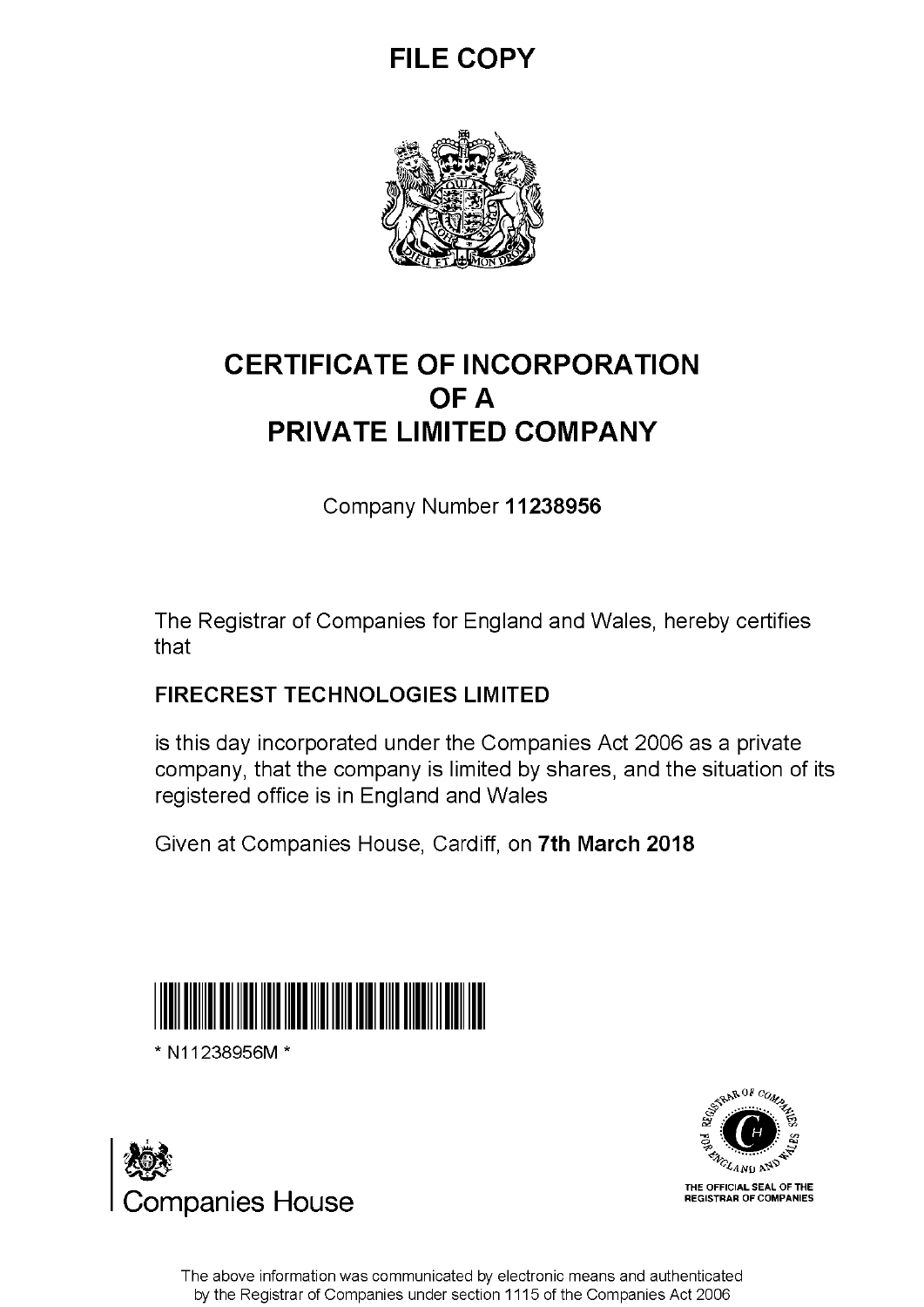



### Application to register a company I



*Received for filing in Electronic F annat on the:OS/0312018* X713CRAX

*Company Name in full:* 

### FIRECREST TECHNOLOGIES LIMITED

*Company Type:* 

Private company limited by shares

England and Wales

*Situation of Registered Office:* 

*Proposed Registered Office Address:* 

1 PKF LITTLEJOHN WESTFERRY CIRCUS **LONDON** UNITED KINGDOM E14 4HD

*Sic Codes:* 

62012

*I wish to entirely adopt the following model articles:* 

Private (Ltd by Shares)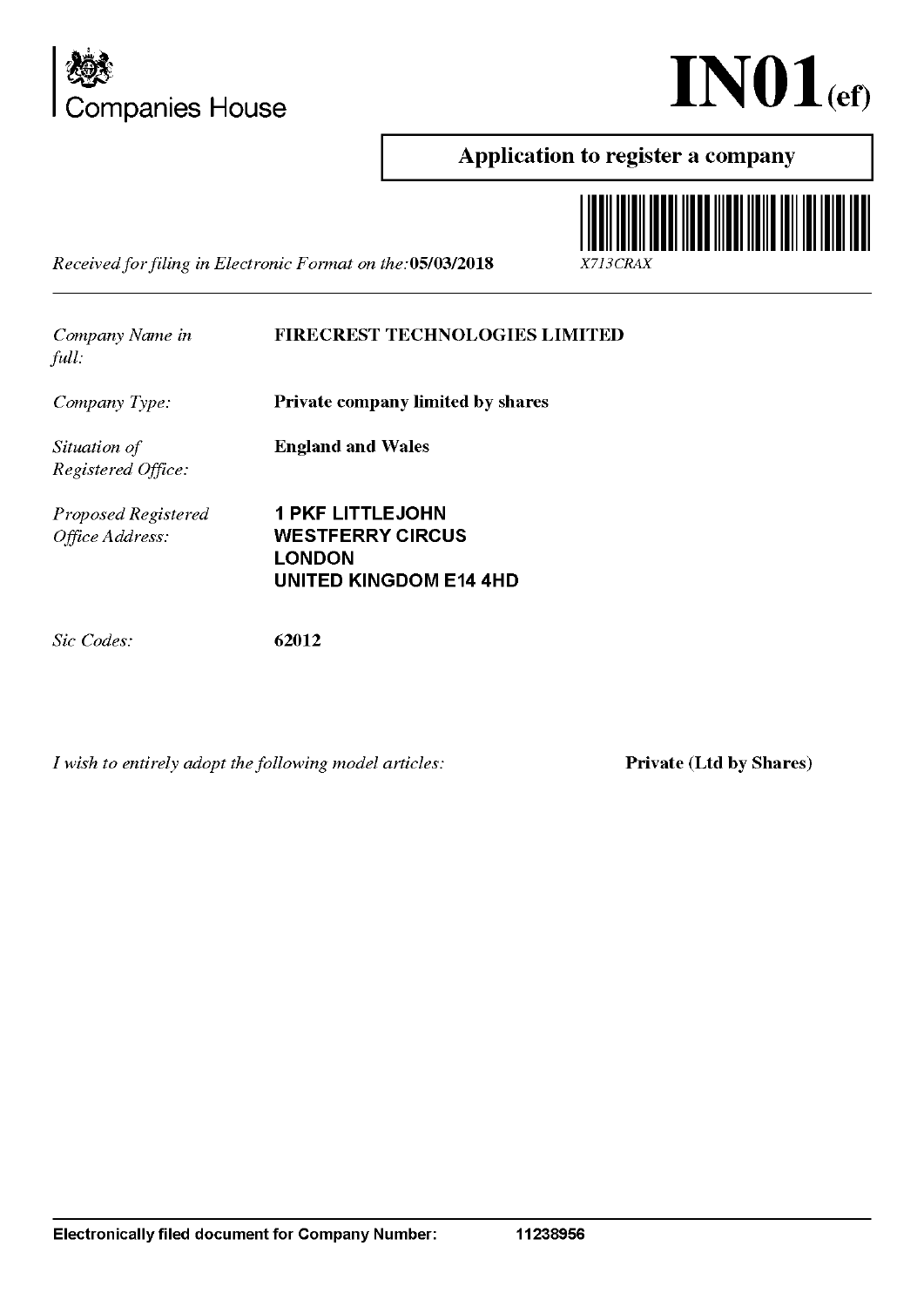### *Company Director 1*

| Type:                              | Person                                  |
|------------------------------------|-----------------------------------------|
| Full Forename $(s)$ :              | <b>MR ALEXANDER JAMES ASHBURNER</b>     |
| Surname:                           | NIX.                                    |
| Former Names:                      |                                         |
| Service Address:                   | recorded as Company's registered office |
| Country/State Usually<br>Resident: | UNITED KINGDOM                          |
| $**/05/1975$<br>Date of Birth:     | <b>BRITISH</b><br><i>Nationality:</i>   |
| <b>DIRECTOR</b><br>Occupation:     |                                         |

*The subscribers confirm that the person named has consented to act as a director.*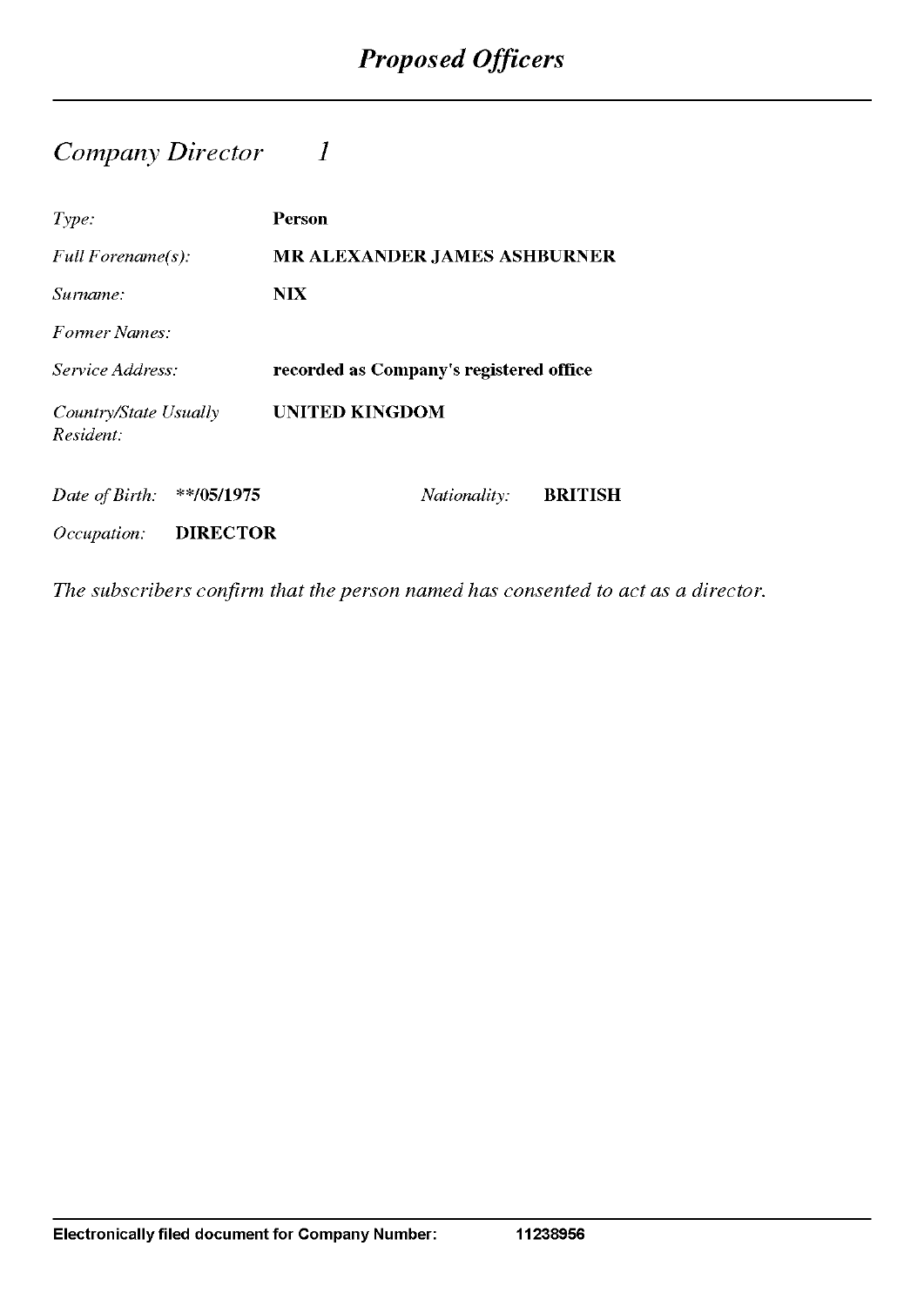*Class of Shares:* **ORDINARY**   $Currence$ *Prescribed particulars* 

*Number allotted Aggregate nominal value:*  **1 1** 

### **EACH SHARE HAS FULL RIGHTS IN THE COMPANY WITH RESPECT TO VOTING, DIVIDENDS AND DISTRIBUTIONS.**

### **Statement of Capital (Totals)**

*Currency:* **GBP** 

*Total number of shares: Total aggregate nominal value: Total aggregate unpaid:*  **1 1 0** 

**11238956**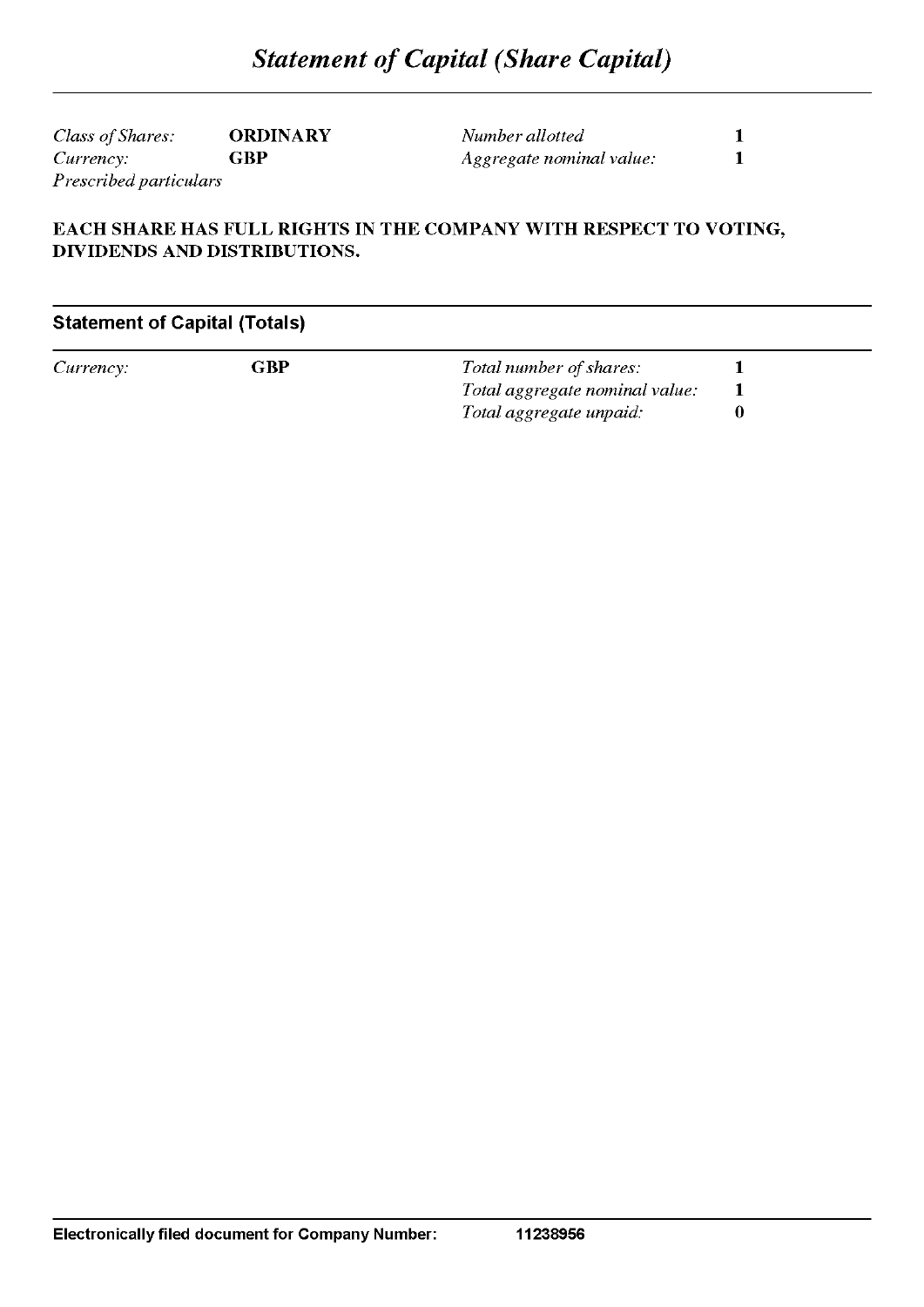*Amount paid:* 1

#### *Name:*  EMERDATA LIMITED

| Address | <b>1 PKF LITTLEJOHN</b> | Class of Shares:      | <b>ORDINARY</b> |
|---------|-------------------------|-----------------------|-----------------|
|         | <b>WESTFERRY CIRCUS</b> |                       |                 |
|         | <b>LONDON</b>           | Number of shares:     |                 |
|         | <b>UNITED KINGDOM</b>   | Currency:             | <b>GBP</b>      |
|         | <b>E14 4HD</b>          | Nominal value of each |                 |
|         |                         | share:                |                 |
|         |                         | Amount unpaid:        | 0               |
|         |                         | Amount paid:          |                 |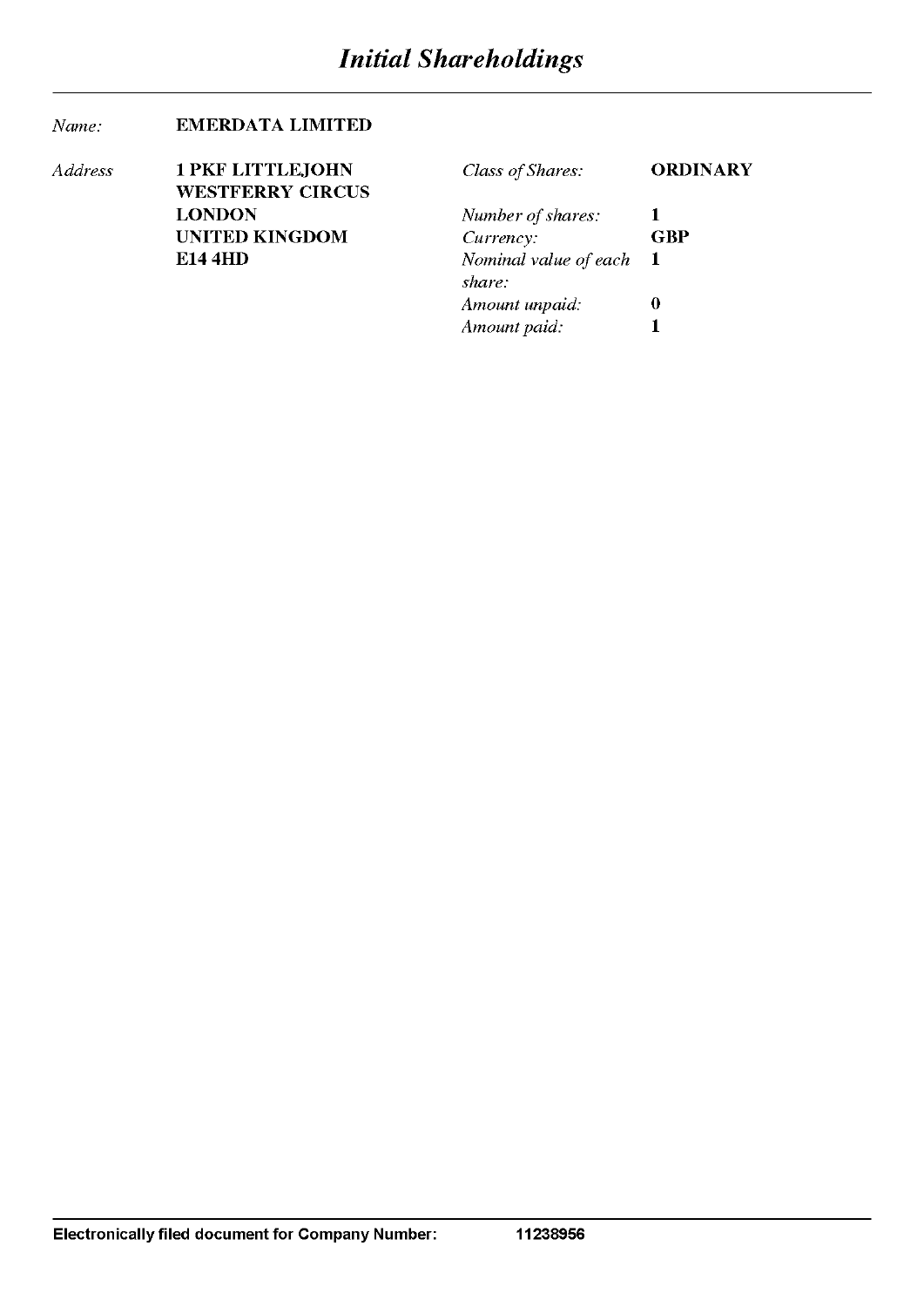Statement of initial significant control

On incorporation, there will be someone who will count as a Person with Significant Control (either a registerable person or relevant legal entity (RLE)) in relation to the company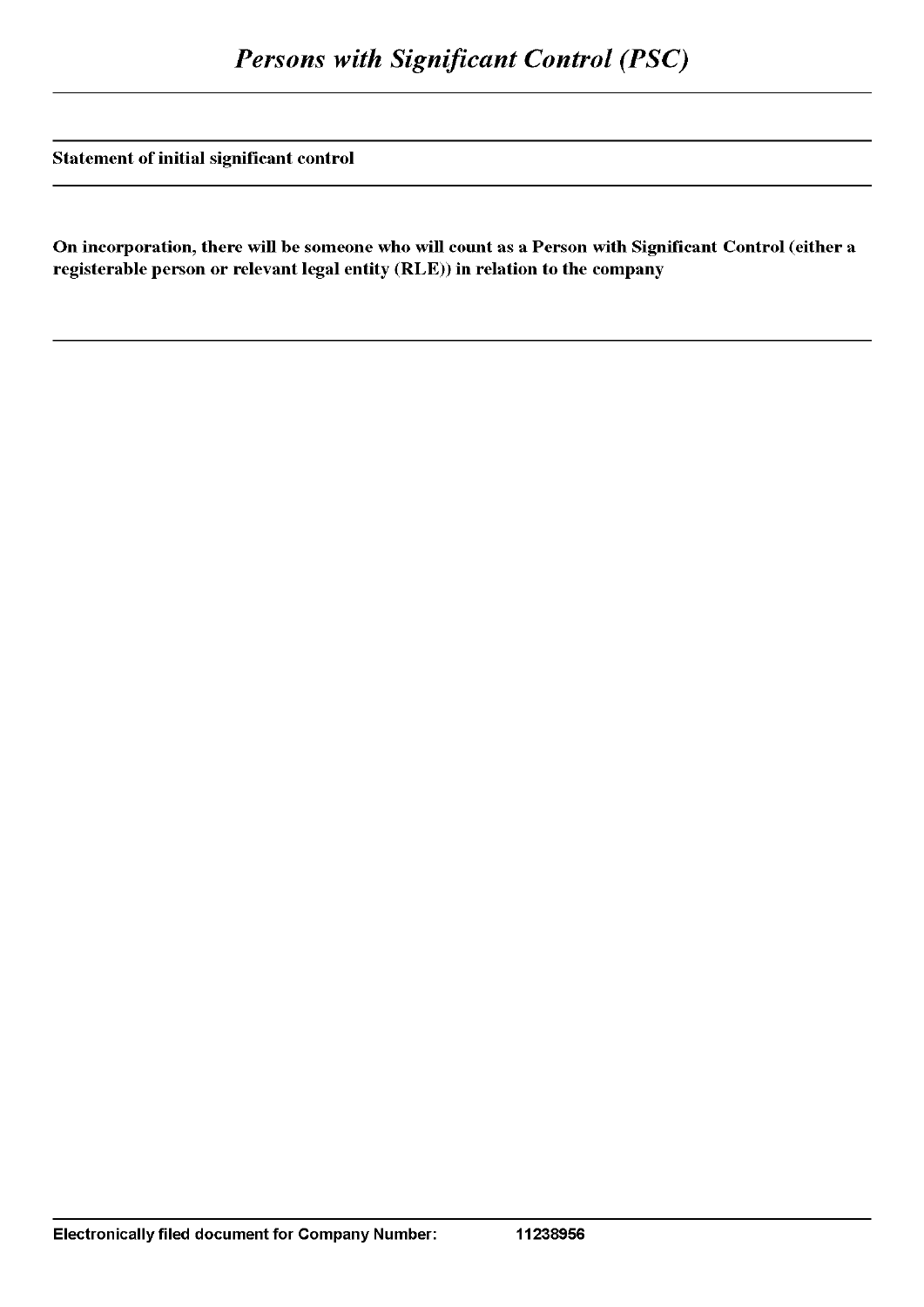| Company Name:               | EMERDATA LIMITED          |
|-----------------------------|---------------------------|
| Service Address:            | <b>1 PKF LITTLEJOHN</b>   |
|                             | <b>WESTFERRY CIRCUS</b>   |
|                             | <b>LONDON</b>             |
|                             | <b>UNITED KINGDOM</b>     |
|                             | <b>E14 4HD</b>            |
| Legal Form:                 | <b>LIMITED COMPANY</b>    |
| Governing Law:              | <b>COMPANIES ACT 2006</b> |
| <b>Register Location:</b>   | <b>COMPANY HOUSE</b>      |
| Country/State:              | UNITED KINGDOM            |
| <b>Registration Number:</b> | 06514840                  |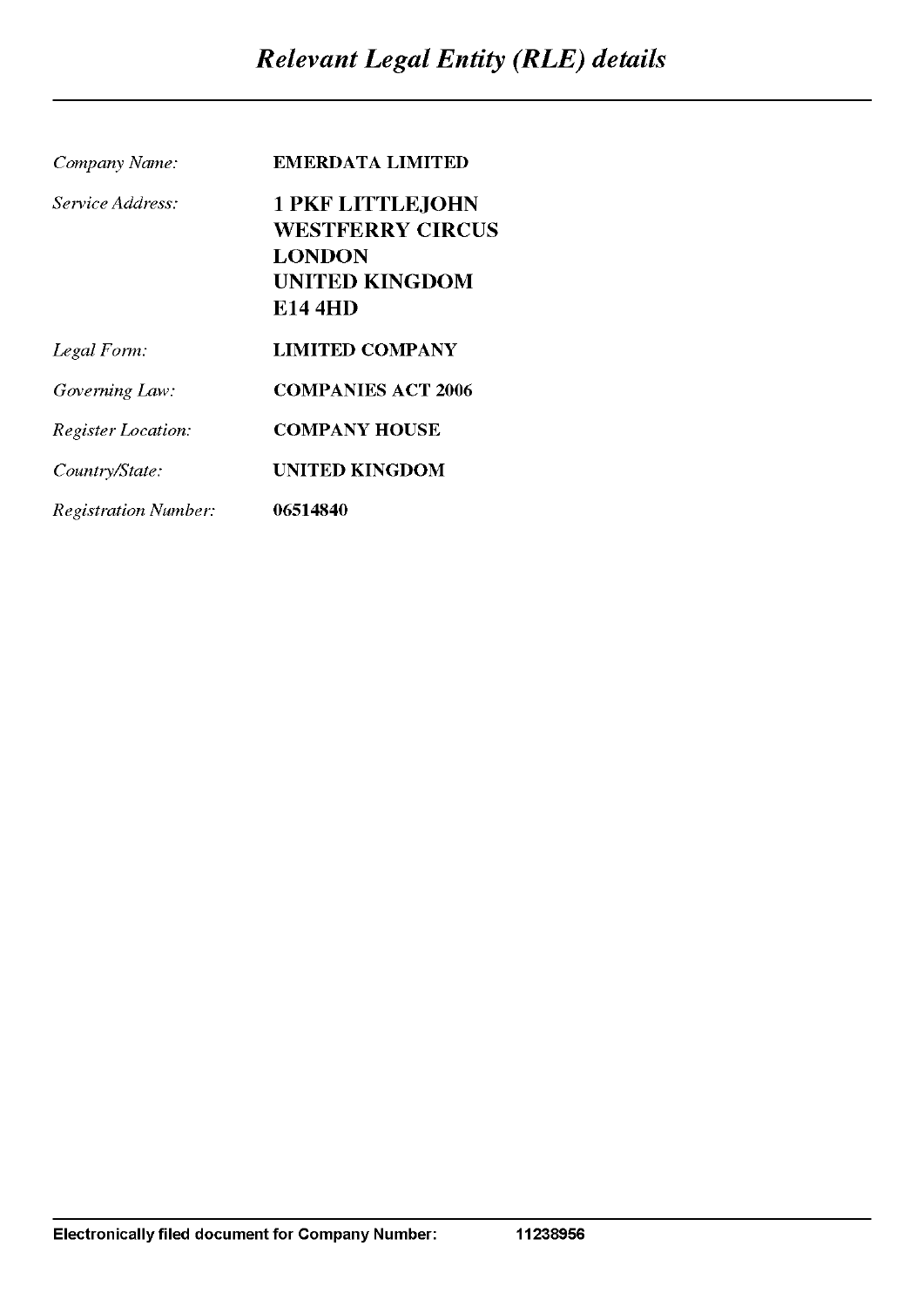| Nature of control | The relevant legal entity has the right to exercise, or actually<br>exercises, significant influence or control over the activities of<br>a firm that, under the law by which it is governed, is not a legal<br>person, and the members of that firm (in their capacity as such)<br>hold, directly or indirectly, 75% or more of the shares in the<br>company. |
|-------------------|----------------------------------------------------------------------------------------------------------------------------------------------------------------------------------------------------------------------------------------------------------------------------------------------------------------------------------------------------------------|
| Nature of control | The relevant legal entity holds, directly or indirectly, 75% or<br>more of the shares in the company.                                                                                                                                                                                                                                                          |
| Nature of control | The relevant legal entity has the right to exercise, or actually<br>exercises, significant influence or control over the activities of<br>a trust, and the trustees of that trust (in their capacity as such)<br>hold, directly or indirectly, 75% or more of the shares in the<br>company.                                                                    |
| Nature of control | The relevant legal entity has the right, directly or indirectly, to<br>appoint or remove a majority of the board of directors of the<br>company.                                                                                                                                                                                                               |
| Nature of control | The relevant legal entity holds, directly or indirectly, 75% or<br>more of the voting rights in the company.                                                                                                                                                                                                                                                   |
| Nature of control | The relevant legal entity has the right to exercise, or actually<br>exercises, significant influence or control over the activities of<br>a trust, and the trustees of that trust (in their capacity as such)<br>hold, directly or indirectly, 75% or more of the voting rights in<br>the company.                                                             |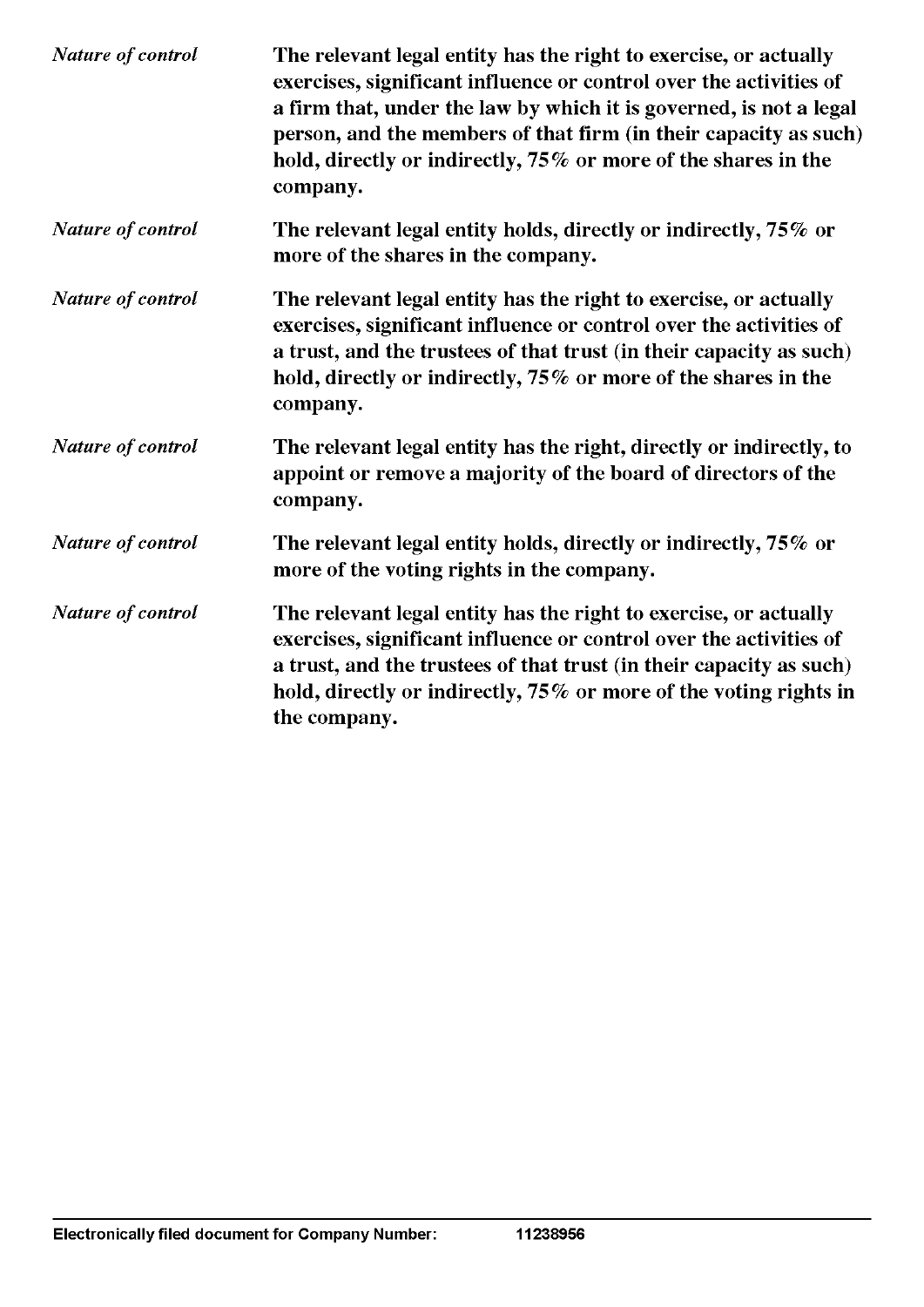*I confinn the requirements of the Companies Act 2006 as to registration have been complied with.* 

*Name: Authenticated*  **EMERDATA LIMITED YES** 

## **Authorisation**

*Authoriser Designation:* **subscriber** 

*Authenticated* **YES**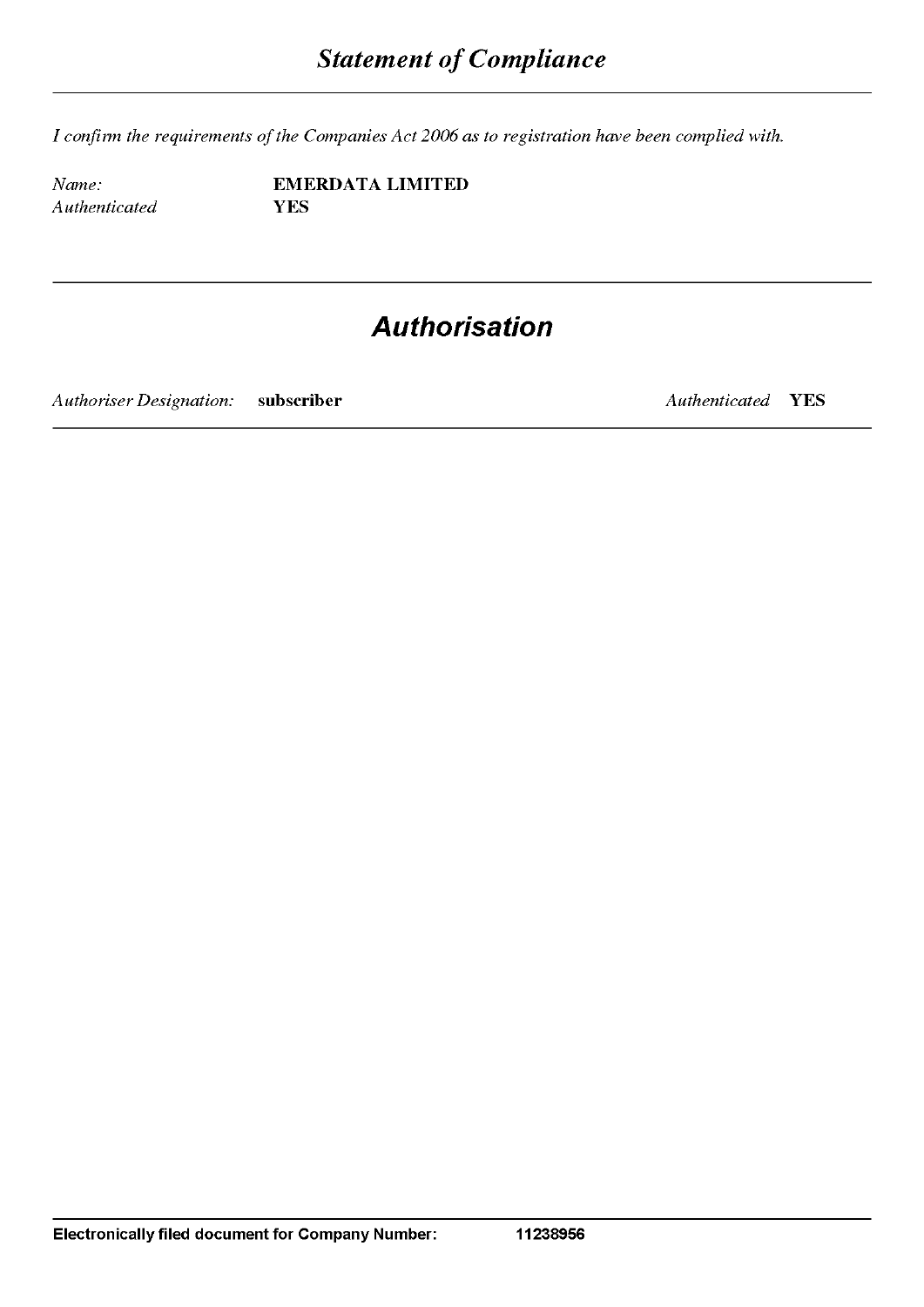## **COMPANY HAVING A SHARE CAPITAL**

## **Memorandum of association of FIRECREST TECHNOLOGIES LIMITED**

Each subscriber to this memorandum of association wishes to form a company under the Companies Act 2006 and agrees to become a member of the company and to take at least one share.

| Name of each subscriber | Authentication               |
|-------------------------|------------------------------|
| Emerdata Limited        | Authenticated Electronically |

Dated: 05/03/2018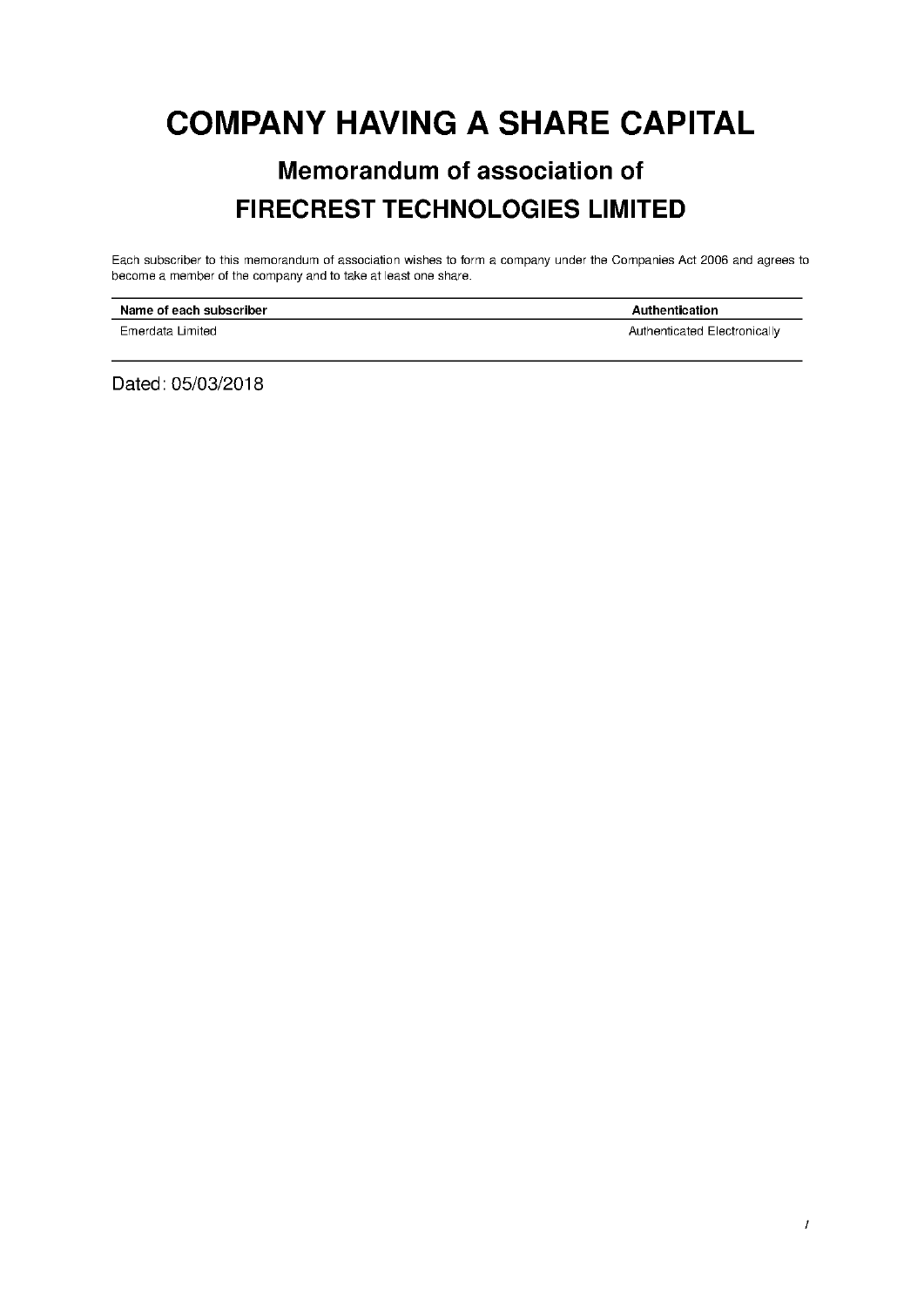### [Companies](https://beta.companieshouse.gov.uk/) House

BETA This is a trial service — your feedback [\(https://www.research.net/r/chbeta\)](https://www.research.net/r/chbeta) will help us to improve it.

Search for companies or officers

## FIRECREST TECHNOLOGIES LIMITED

Company number 11238956

Registered office address 1 Pkf Littlejohn, Westferry Circus, London, United Kingdom, E14 4HD

Company status Active

Company type Private limited Company

Incorporated on 7 March 2018

### **Accounts**

First accounts made up to 31 March 2019 due by 7 December 2019

### Confirmation statement

First statement date 6 March 2019 due by 20 March 2019

### Nature of business (SIC)

62012 - Business and domestic software development

[Is there anything wrong with this page?](javascript:void(0);)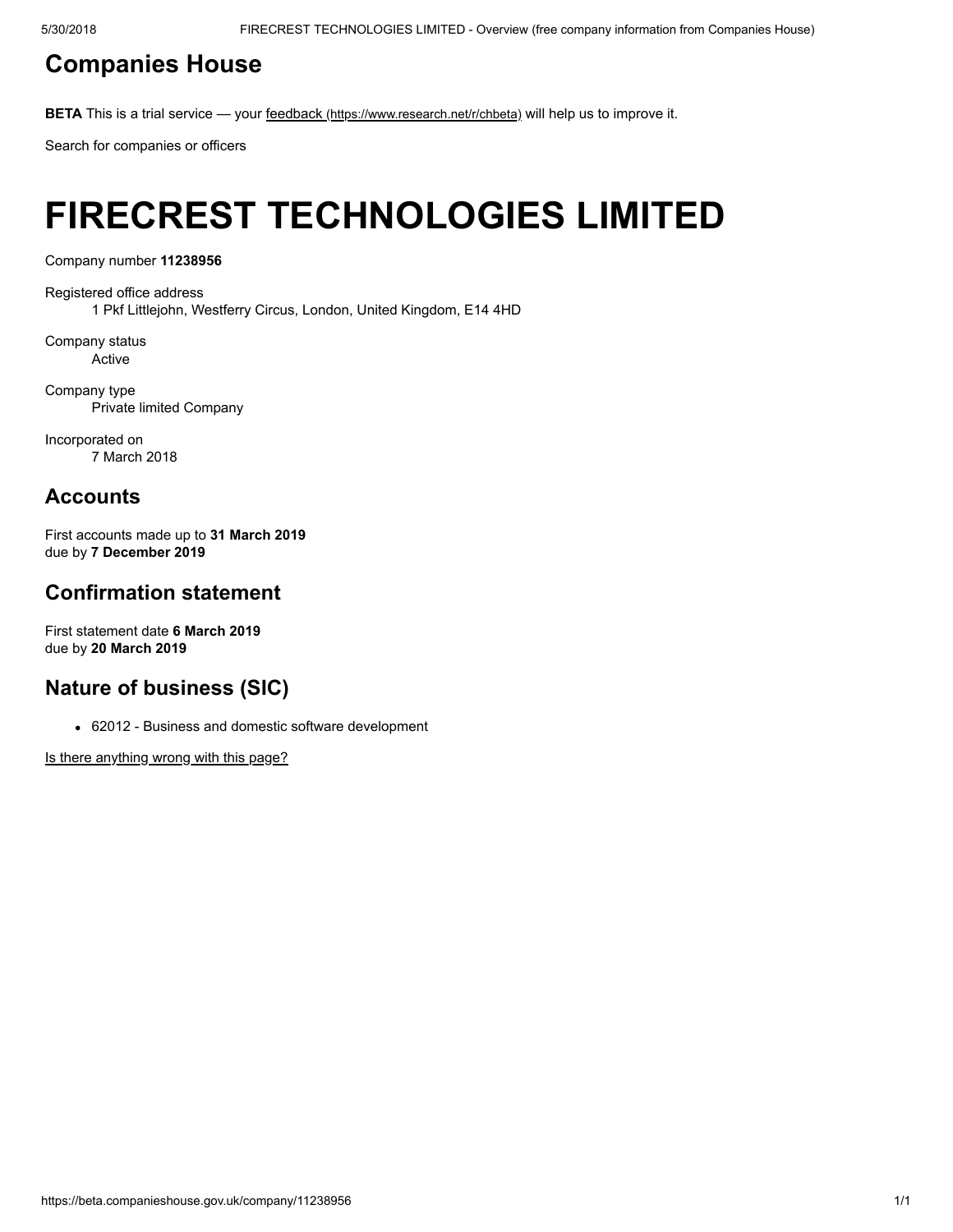### [Companies](https://beta.companieshouse.gov.uk/) House

BETA This is a trial service — your feedback [\(https://www.research.net/r/chbeta\)](https://www.research.net/r/chbeta) will help us to improve it.

Search for companies or officers

## FIRECREST TECHNOLOGIES LIMITED

Company number 11238956

| <b>Date</b>    | <b>Type</b>   | <b>Description</b>                                                                                  | View /<br><b>Download</b> |
|----------------|---------------|-----------------------------------------------------------------------------------------------------|---------------------------|
| 24 May<br>2018 | TM01          | <b>Termination of appointment</b> of Alexander Bruce Tayler as a director on 10 April 2018          | $(1$ page)                |
| 04 Apr 2018    | TM01          | <b>Termination of appointment</b> of Alexander James Ashburner Nix as a director on 7 March<br>2018 | $(1$ page)                |
| 04 Apr 2018    | AP01          | <b>Appointment</b> of Dr. Alexander Bruce Tayler as a director on 7 March 2018                      | (2 pages)                 |
| 07 Mar<br>2018 | <b>NEWINC</b> | Incorporation<br>Statement of capital on 2018-03-07<br>$\bullet$ GBP 1                              | $(10 \text{ pages})$      |
|                |               |                                                                                                     |                           |

MODEL ARTICLES ‐ Model articles adopted

[Is there anything wrong with this page?](javascript:void(0);)